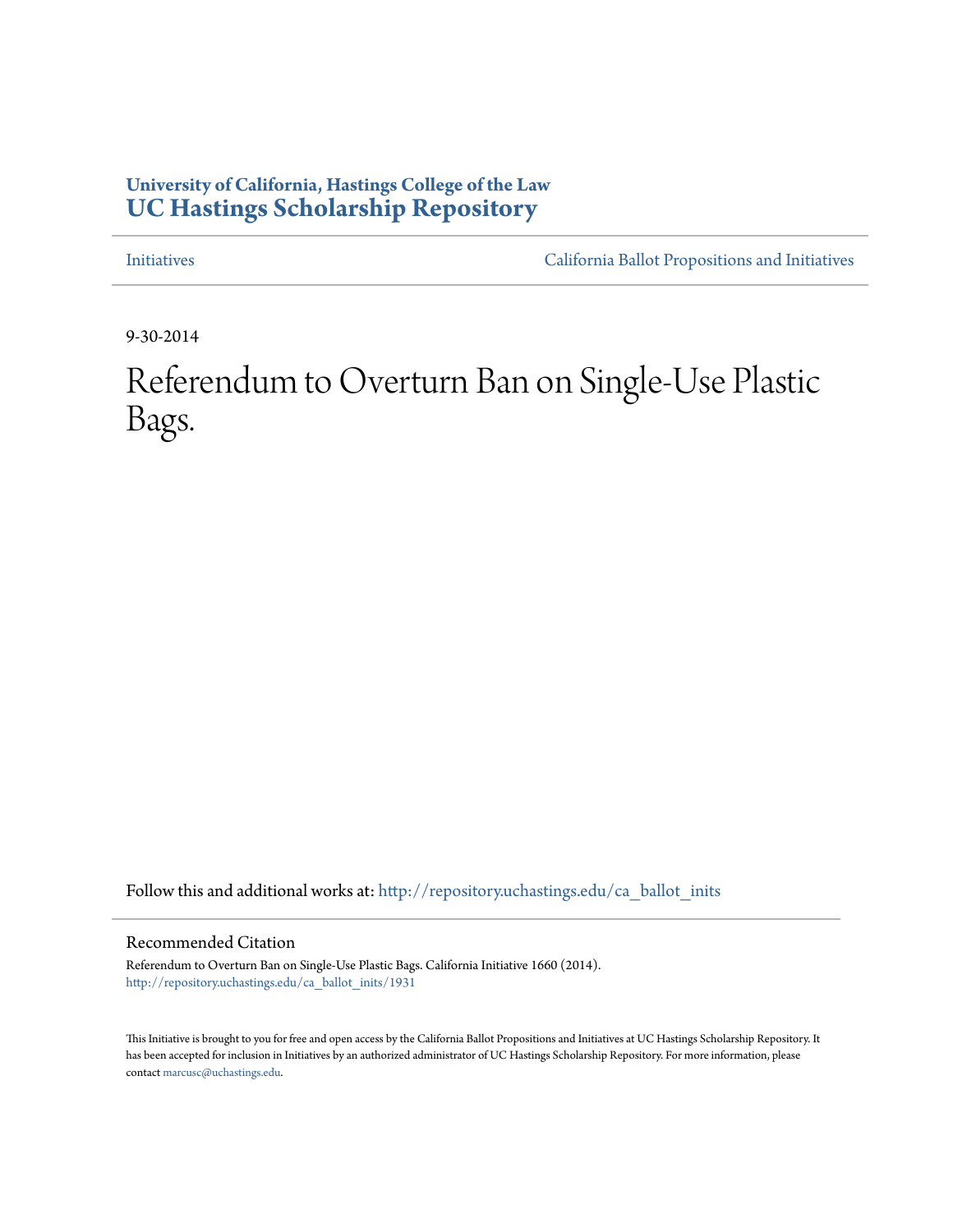September 30, 2014

## **VIA PERSONAL DELIVERY**

The Honorable Kamala D. Harris. Attorney General 1300 I Street, 17<sup>th</sup> Floor, P.O. Box 944255 Sacramento, CA 95814

~CEIVEO

SEP 3 0 2014

INITIATIVE COORDINATOR **ATTORNEY GENERAL'S OFFICE** 

Attention: Ashley Johansson, Initiative Coordinator

Re: Request for Title and Summary for Proposed Referendum

Dear Ms. Harris:

Pursuant to Article II, Section 10(d) of the California Constitution, I hereby submit the attached proposed statewide referendum of all portions of Senate Bill 270 (2013 2014 Regular Session of the California Legislature), except for subdivision (a) of Section 42288 of the Public Resources Code, to your office and request that you prepare a title and summary of the measure as provided by law. Included with this submission is the required proponent affidavit signed by the proponent of this measure pursuant to section 9608 of the California Elections Code. My address as a registered voter is attached to this letter, along with a check for \$200.00.

All inquires or correspondence relative to this initiative should be directed to Nielsen, Merksamer, Parrinello, Gross &Leoni, LLP, 1415 L Street, Suite 1200, Sacramento, CA 95814, (916) 446-6752, Attention: Kurt Oneto

Thank you for your assistance.

Sincerely,

Wogle Johnson

Doyle L. Johnson, Proponent

Enclosure: Proposed Referendum Statute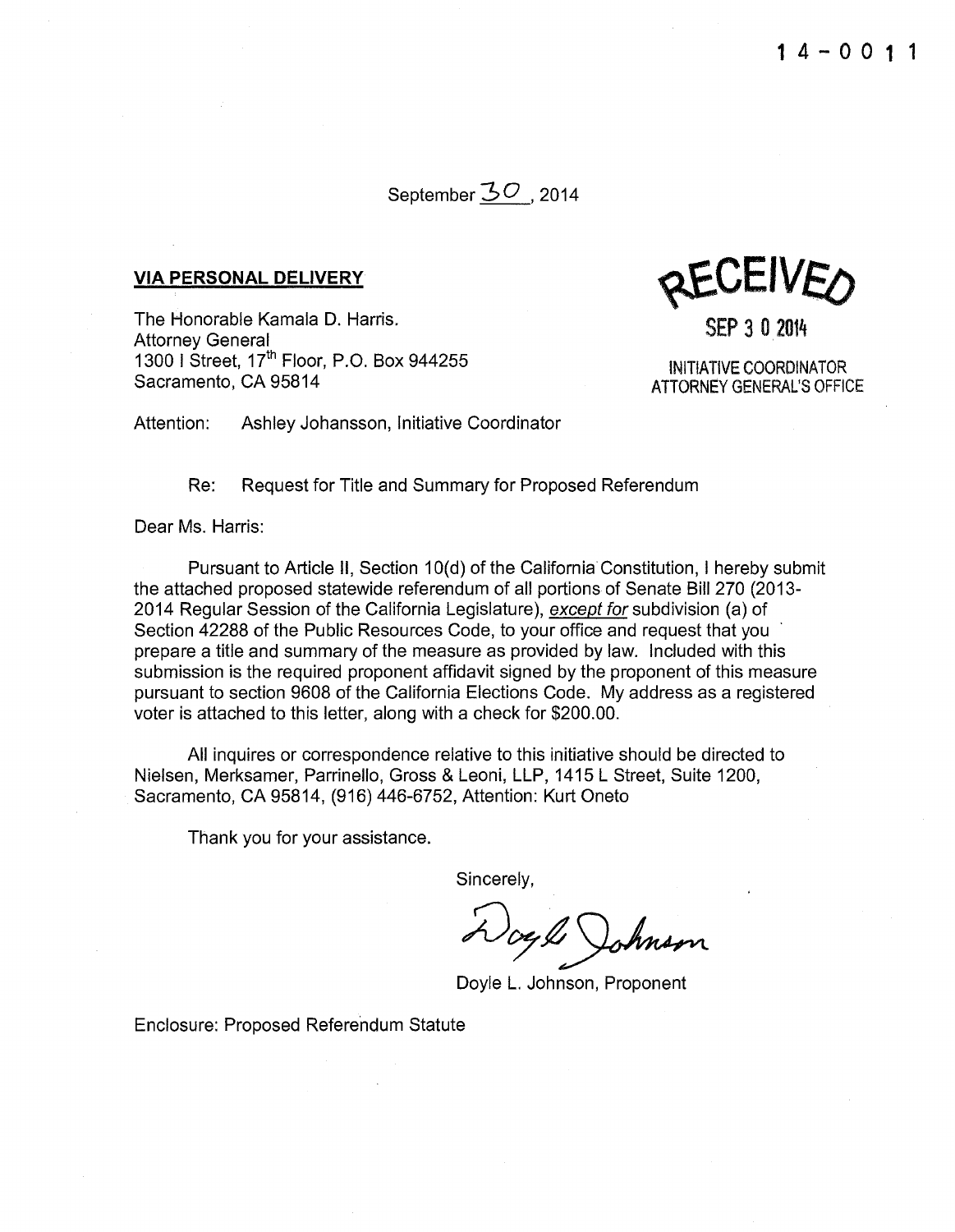## REFERENDUM AGAINST AN ACT PASSED BY THE LEGISLATURE NOTICE: CHAPTER 850, STATUTES OF 2014 {58 270}, IS BEING SUBMITTED FOR APPROVAL OR REJECTION BY THE VOTERS IN ITS ENTIRETY, EXCEPT FOR PUBLIC RESOURCES CODE§ 42288, SUBD. {a), AS INDICATED IN BOLD, ITALICIZED, 8-POINT TYPE BELOW

# CHAPTER  $^{850}$

An act to add Chapter 5.3 (commencing with Section 42280) to Part 3 of Division 30 of the Public Resources Code, relating to solid waste, and making an appropriation therefor.

#### LEGISLATIVE COUNSEL'S DIGEST

SB 270, Padilla. Solid waste: single-use carryout bags.

(1) Existing law, until2020, requires an operator of a store, as defined, to establish an at-store recycling program that provides to customers the opportunity to return clean plastic carryout bags to that store.

This bill, as of July 1, 2015, would prohibit stores that have a specified amount of sales in dollars or retail floor space from providing a single-use carryout bag to a customer, with specified exceptions. The bill would also prohibit those stores from selling or distributing a recycled paper bag at the point of sale unless the store makes that bag available for purchase for not less than \$0.1 0. The bill would also allow those stores, on or after July 1, 2015, to distribute compostable bags at the point of sale only in jurisdictions that meet specified requirements and at a cost of not less than \$0.10. The bill would require these stores to meet other specified requirements on and after July 1, 2015, regarding providing reusable grocery bags to customers, including distributing those bags only at a cost of not less than \$0.10. The bill would require all moneys collected pursuant to these provisions to be retained by the store and be used only for specified purposes.

The bill, on and after July 1, 2016, would additionally impose these prohibitions and requirements on convenience food stores, foodmarts, and entities engaged in the sale of a limited line of goods, or goods intended to be consumed off premises, and that hold a specified license with regard to alcoholic beverages.

The bill would allow a retail establishment to voluntarily comply with these requirements, if the retail establishment provides the department with irrevocable written notice. The bill would require the department to post on its Internet Web site, organized by county, the name and physical location of each retail establishment that has elected to comply with these requirements.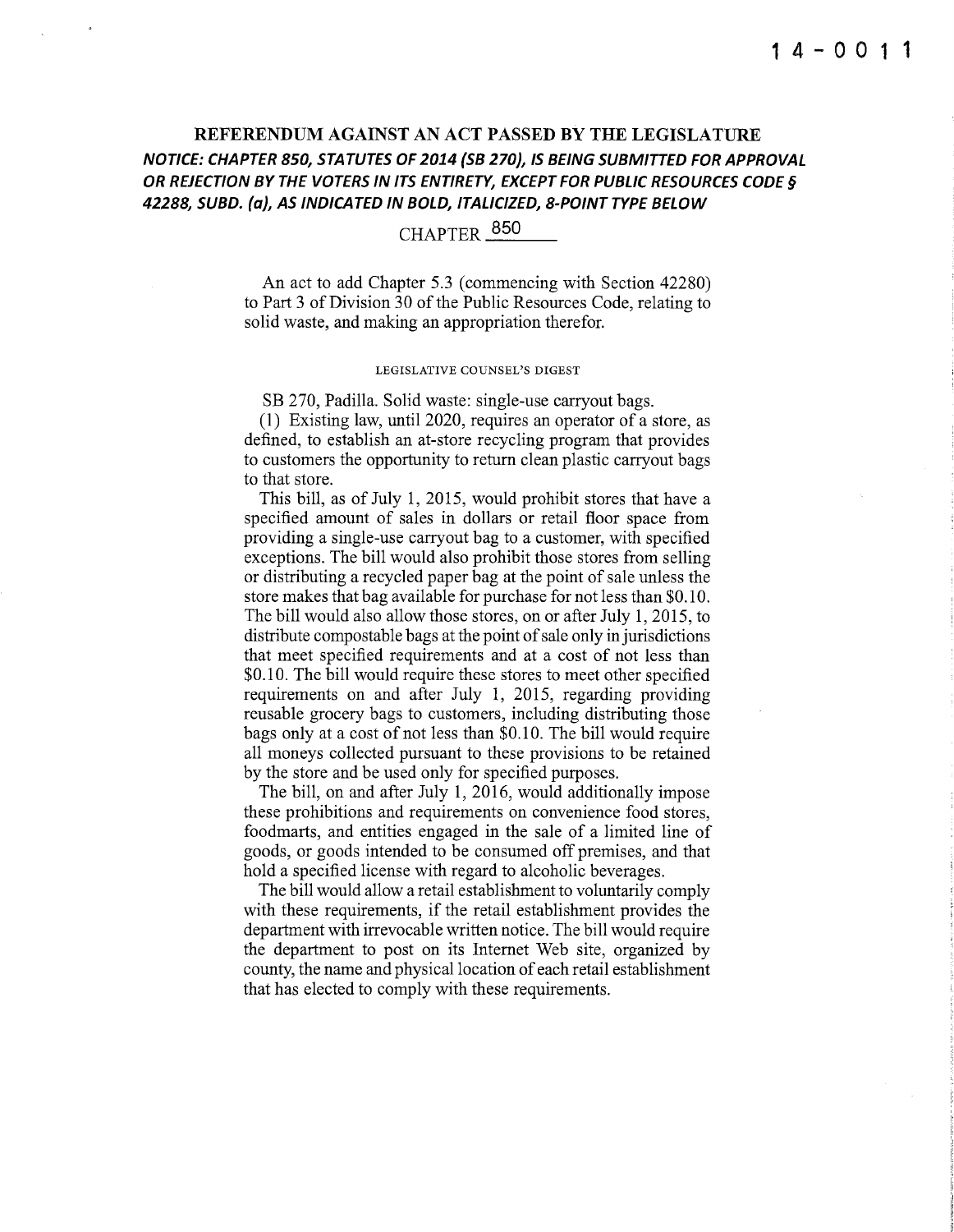The bill would require the operator of a store that has a specified amount of sales in dollars or retail floor space and a retail establishment that voluntarily complies with the requirements of this bill to comply with the existing at-store recycling program requirements.

The bill would require, on and after July 1, 2015, a reusable grocery bag sold by certain stores to a customer at the point of sale to be made by a certified reusable grocery bag producer and to meet specified requirements with regard to the bag's durability, material, labeling, heavy metal content, and, with regard to reusable grocery bags made from plastic film on and after January 1, 2016, recycled material content. The bill would impose these requirements as of July 1, 2016, on the stores that are otherwise subject to the bill's requirements.

The bill would prohibit a producer of reusable grocery bags made from plastic film from selling or distributing those bags on and after July 1, 2015, unless the producer is certified by a 3rd-party certification entity, as specified. The bill would require a reusable grocery bag producer to provide proof of certification to the department. The bill would require the department to provide a system to receive proofs of certification online.

The department would be required to publish on its Internet Web site a list of reusable grocery bag producers that have submitted the required certification and their reusable grocery bags. The bill would require the department to establish an administrative certification fee schedule, which would require a reusable grocery bag producer providing proof to the department of certification or recertification to pay a fee. The bill would require that all moneys submitted to the department pursuant to these fee provisions be deposited into the Reusable Grocery Bag Fund, which would be established by the bill, and continuously appropriated for purposes ofimplementing these proof of certification and Internet Web site provisions, thereby making an appropriation. The bill would also require a reusable grocery bag producer to submit applicable certified test results to the department. The bill would authorize a person to object to a certification of a reusable grocery bag producer by filing an action for review of that certification in the superior court of a county that has jurisdiction over the reusable grocery bag producer. The bill would require the court to determine if the reusable grocery bag producer is in compliance with the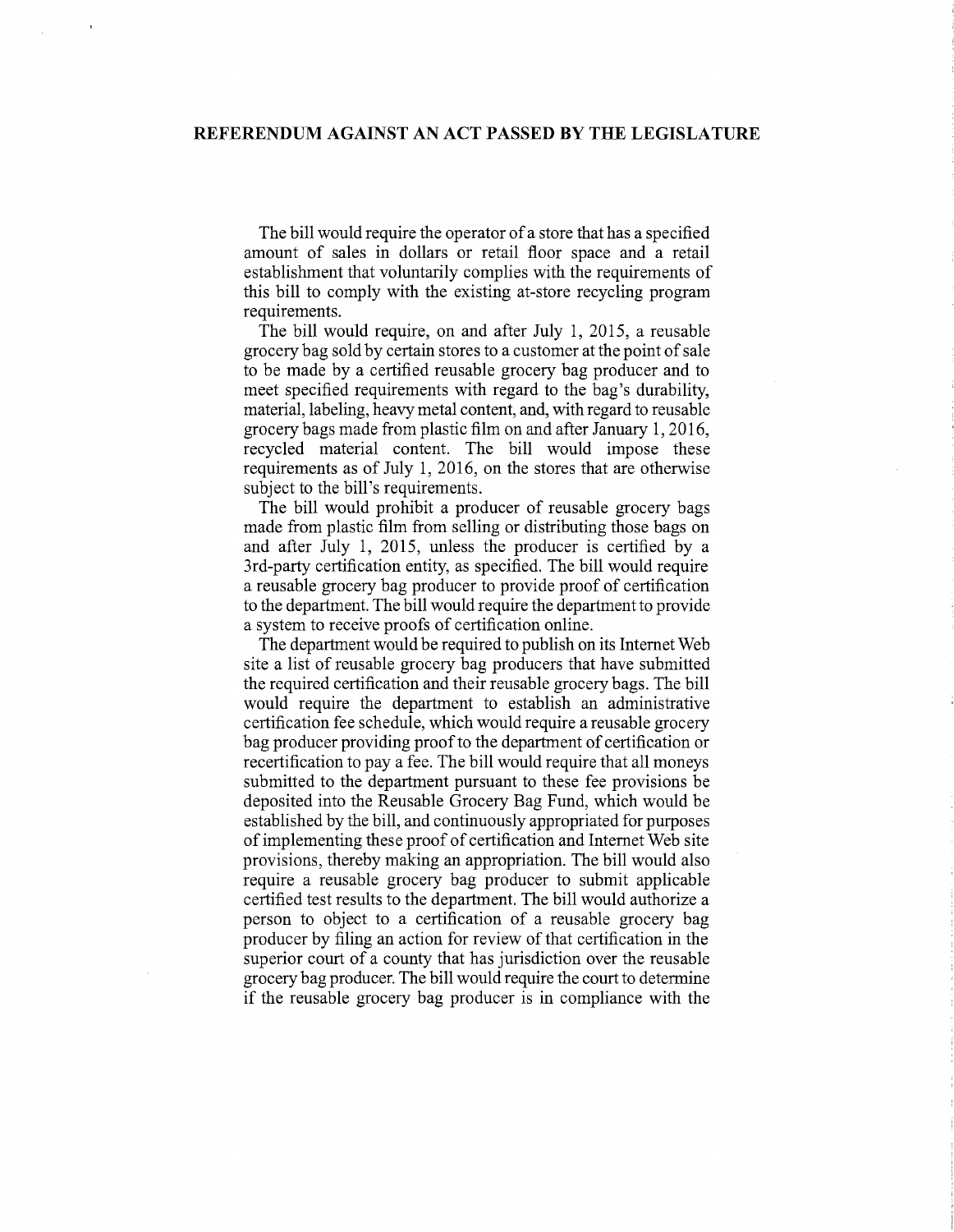provisions of the bill and, based on the court's determination, would require the court to direct the department to either remove or retain the reusable grocery bag producer on its published Internet Web site list.

The bill would allow a city, county, or city and county, or the state to impose civil penalties on a person or entity that knows or reasonably should have known it is in violation of the bill's requirements. The bill would require these civil penalties to be paid to the office of the city attorney, city prosecutor, district attorney, or Attorney General, whichever office brought the action, and would allow the penalties collected by the Attorney General to be expended by the Attorney General, upon appropriation by the Legislature, to enforce the bill's provisions.

The bill would declare that it occupies the whole field of the regulation ofreusable grocery bags, single-use carryout bags, and recycled paper bags provided by a store and would prohibit a local public agency from enforcing or implementing an ordinance, resolution, regulation, or rule, or any amendment thereto, adopted on or after September 1, 2014, relating to those bags, against a store, except as provided.

(2) The California Integrated Waste Management Act of 1989 creates the Recycling Market Development Revolving Loan Subaccount in the Integrated Waste Management Account and continuously appropriates the funds deposited in the subaccount to the department for making loans for the purposes of the Recycling Market Development Revolving Loan Program. Existing law makes the provisions regarding the loan program, the creation of the subaccount, and expenditures from the subaccount inoperative on July 1, 2021, and repeals them as of January 1, 2022.

This bill would appropriate \$2,000,000 from the Recycling Market Development Revolving Loan Subaccount in the Integrated Waste Management Account to the department for the purposes of providing loans for the creation and retention of jobs and economic activity in California for the manufacture and recycling ofplastic reusable grocery bags that use recycled content. The bill would require a recipient of a loan to agree, as a condition of receiving the loan, to take specified actions.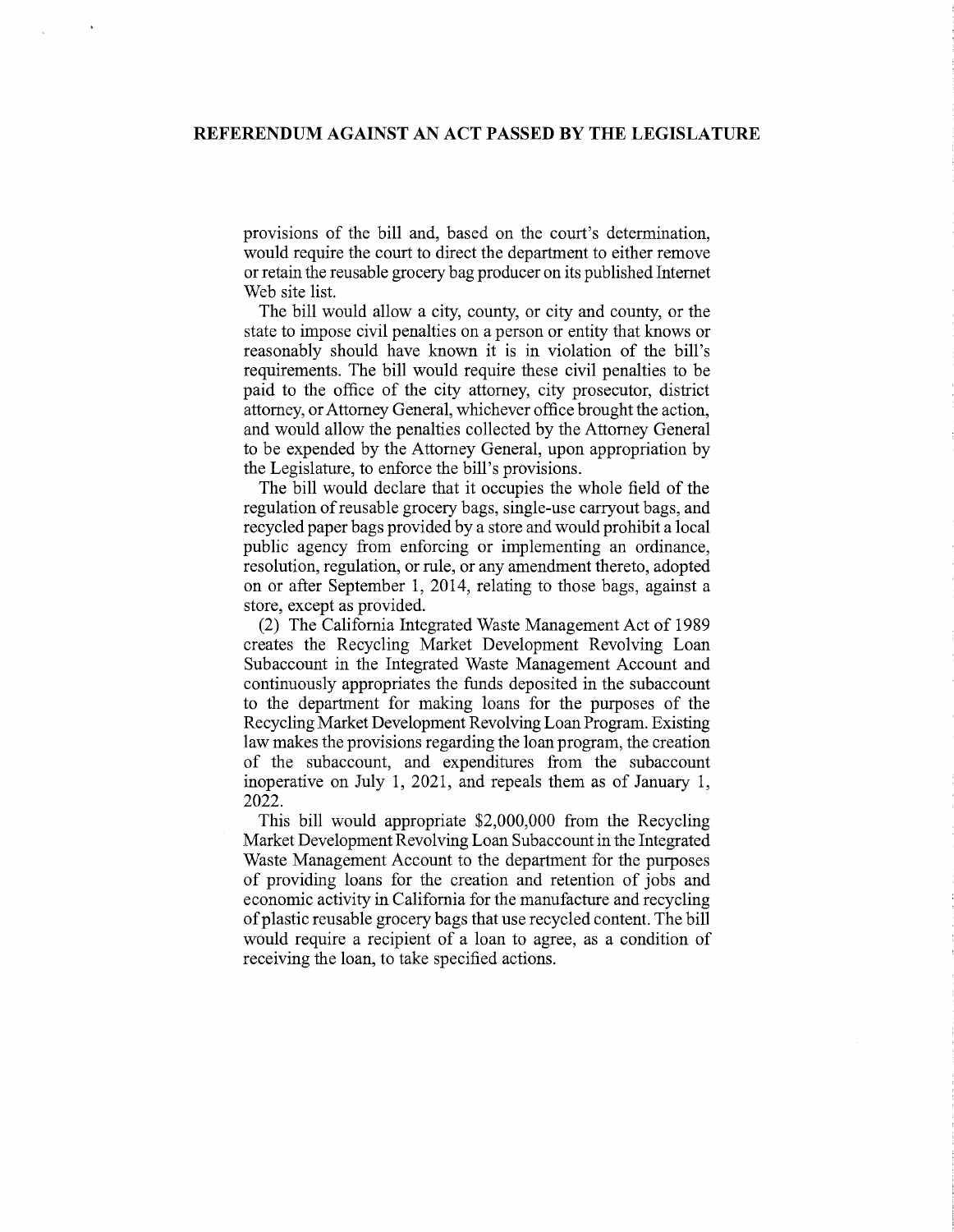(3) The bill would require the department, no later than March 1, 2018, to provide a status report to the Legislature on the implementation of the bill's provisions.

Appropriation: yes.

## *The people of the State of California do enact as follows:*

SECTION 1. Chapter 5.3 (commencing with Section 42280) is added to Part 3 of Division 30 of the Public Resources Code, to read:

## CHAPTER 5.3. SINGLE-USE CARRYOUT BAGS

## Article 1. Definitions

42280. (a) "Department" means the Department of Resources Recycling and Recovery.

(b) "Postconsumer recycled material" means a material that would otherwise be destined for solid waste disposal, having completed its intended end use and product life cycle. Postconsumer recycled material does not include materials and byproducts generated from, and commonly reused within, an original manufacturing and fabrication process.

(c) "Recycled paper bag" means a paper carryout bag provided by a store to a customer at the point of sale that meets all of the following requirements:

(1) (A) Except as provided in subparagraph (B), contains a minimum of 40 percent postconsumer recycled materials.

(B) An eight pound or smaller recycled paper bag shall contain a minimum of 20 percent postconsumer recycled material.

(2) Is accepted for recycling in curbside programs in a majority of households that have access to curbside recycling programs in the state.

(3) Has printed on the bag the name of the manufacturer, the country where the bag was manufactured, and the minimum percentage of postconsumer content.

(d) "Reusable grocery bag" means a bag that is provided by a store to a customer at the point of sale that meets the requirements of Section 42281.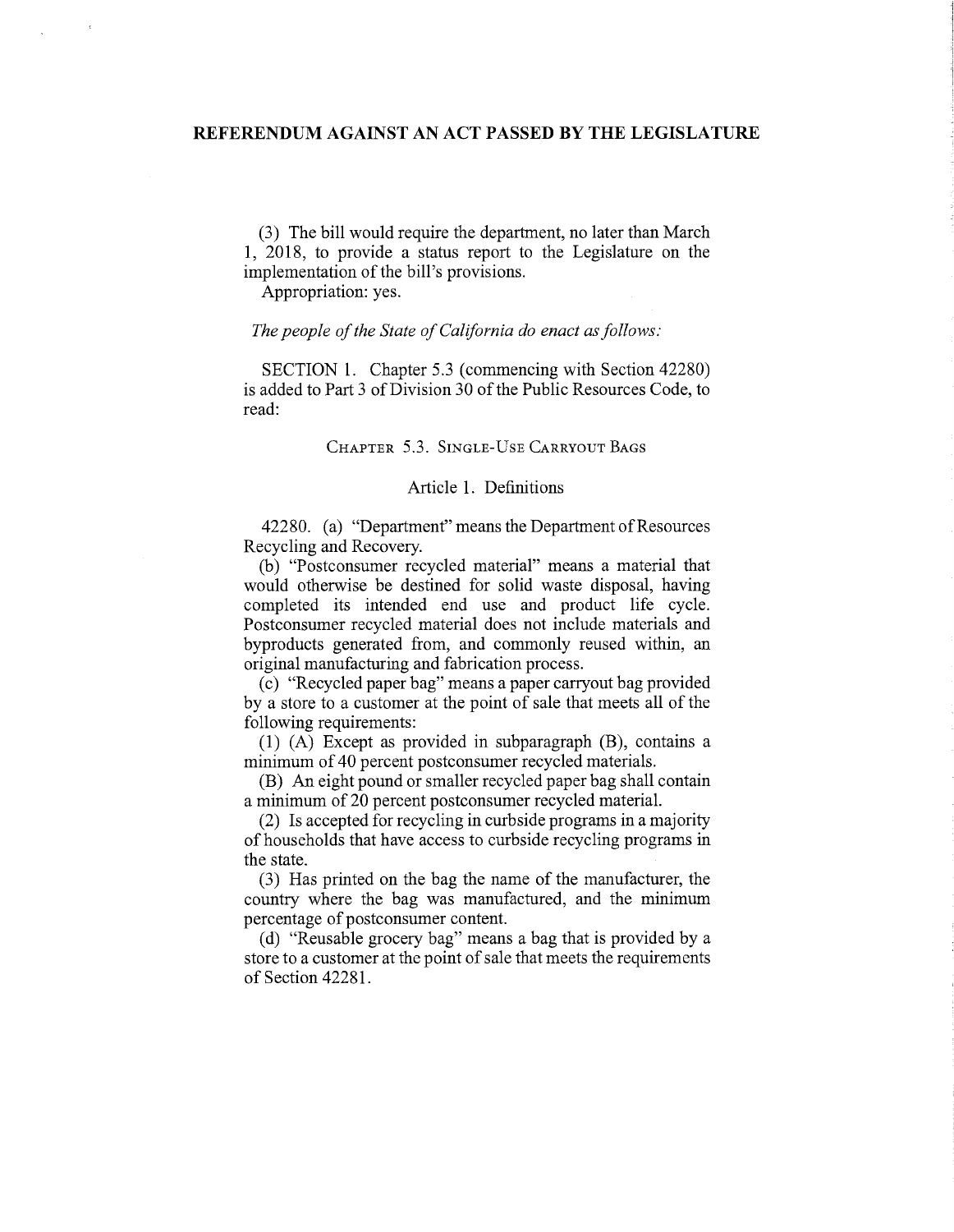(e) (1) "Reusable grocery bag producer" means a person or entity that does any of the following:

(A) Manufactures reusable grocery bags for sale or distribution to a store.

(B) Imports reusable grocery bags into this state, for sale or distribution to a store.

(C) Sells or distributes reusable bags to a store.

(2) "Reusable grocery bag producer" does not include a store, with regard to a reusable grocery bag for which there is a manufacturer or importer, as specified in subparagraph (A) or (B) of paragraph (1).

(f) (1) "Single-use carryout bag" means a bag made of plastic, paper, or other material that is provided by a store to a customer at the point of sale and that is not a recycled paper bag or a reusable grocery bag that meets the requirements of Section 42281.

(2) A single-use carryout bag does not include either of the following:

(A) A bag provided by a pharmacy pursuant to Chapter 9 (commencing with Section 4000) of Division 2 of the Business and Professions Code to a customer purchasing a prescription medication.

(B) A nonhandled bag used to protect a purchased item from damaging or contaminating other purchased items when placed in a recycled paper bag, a reusable grocery bag, or a compostable plastic bag.

(C) A bag provided to contain an unwrapped food item.

(D) A nonhandled bag that is designed to be placed over articles of clothing on a hanger.

(g) "Store" means a retail establishment that meets any of the following requirements:

(1) A full-line, self-service retail store with gross annual sales of two million dollars  $(\$2,000,000)$  or more that sells a line of dry groceries, canned goods, or nonfood items, and some perishable items.

 $(2)$  Has at least 10,000 square feet of retail space that generates sales or use tax pursuant to the Bradley-Bums Uniform Local Sales and Use Tax Law (Part 1.5 (commencing with Section 7200) of Division 2 of the Revenue and Taxation Code) and has a pharmacy licensed pursuant to Chapter 9 (commencing with Section 4000) of Division 2 of the Business and Professions Code.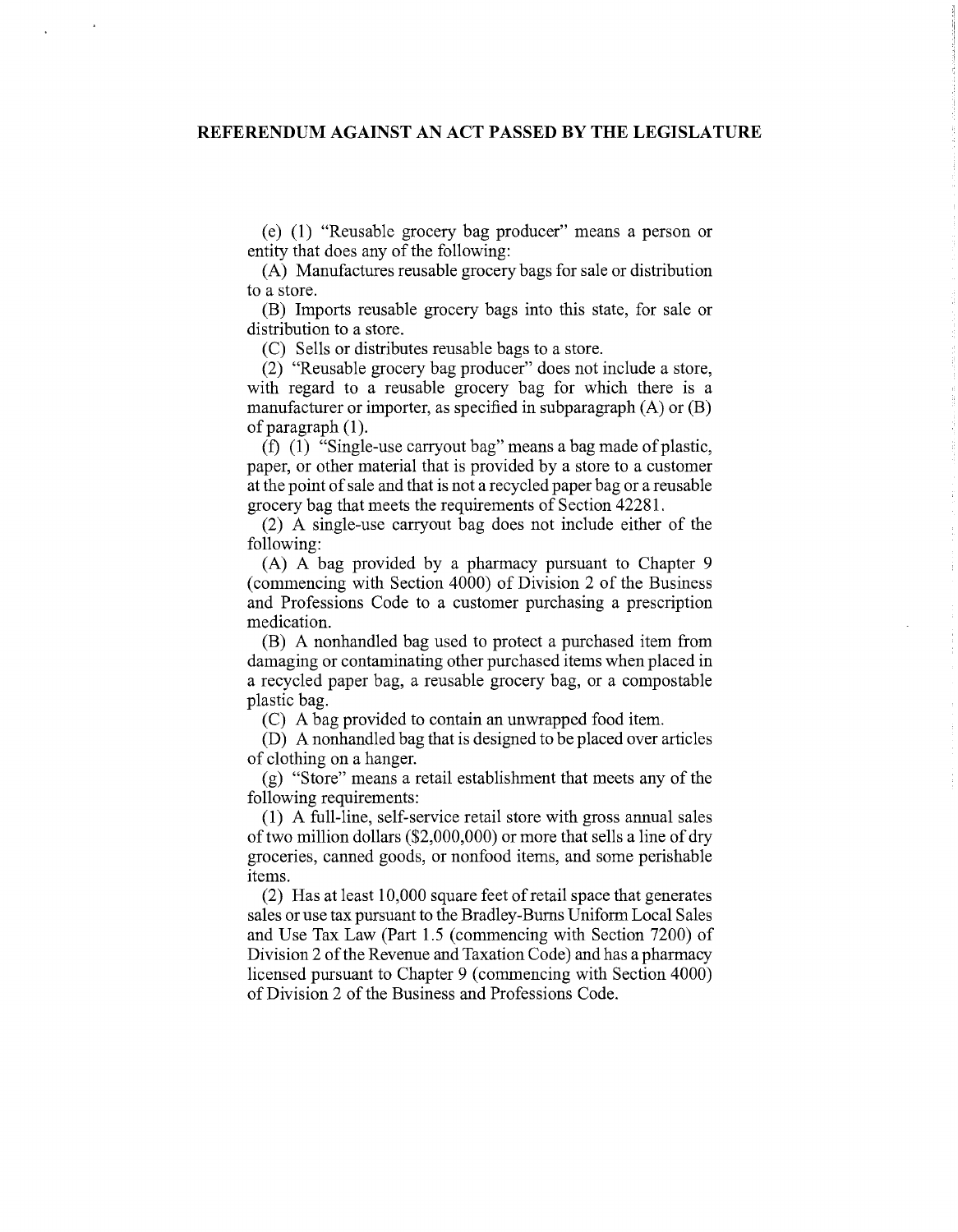(3) Is a convenience food store, foodmart, or other entity that is engaged in the retail sale of a limited line of goods, generally including milk, bread, soda, and snack foods, and that holds a Type 20 or Type 21 license issued by the Department of Alcoholic Beverage Control.

(4) Is a convenience food store, foodmart, or other entity that is engaged in the retail sale of goods intended to be consumed off the premises, and that holds a Type 20 or Type 21 license issued by the Department of Alcoholic Beverage Control.

(5) Is not otherwise subject to paragraph **(1),** (2), (3), or (4), if the retail establishment voluntarily agrees to comply with the requirements imposed upon a store pursuant to this chapter, irrevocably notifies the department of its intent to comply with the requirements imposed upon a store pursuant to this chapter, and complies with the requirements established pursuant to Section 42284.

#### Article 2. Reusable Grocery Bags

42281. (a) On and after July 1, 2015, a store, as defined in paragraph (1) or (2) of subdivision (g) of Section 42280, may sell or distribute a reusable grocery bag to a customer at the point of sale only if the reusable bag is made by a producer certified pursuant to this article to meet all of the following requirements:

(1) Has a handle and is designed for at least 125 uses, as provided in this article.

(2) Has a volume capacity of at least 15 liters.

(3) Is machine washable or made from a material that can be cleaned and disinfected.

(4) Has printed on the bag, or on a tag attached to the bag that is not intended to be removed, and in a manner visible to the consumer, all of the following information:

(A) The name of the manufacturer.

(B) The country where the bag was manufactured.

(C) A statement that the bag is a reusable bag and designed for at least 125 uses.

(D) If the bag is eligible for recycling in the state, instructions to return the bag to the store for recycling or to another appropriate recycling location. If recyclable in the state, the bag shall include the chasing arrows recycling symbol or the term "recyclable,"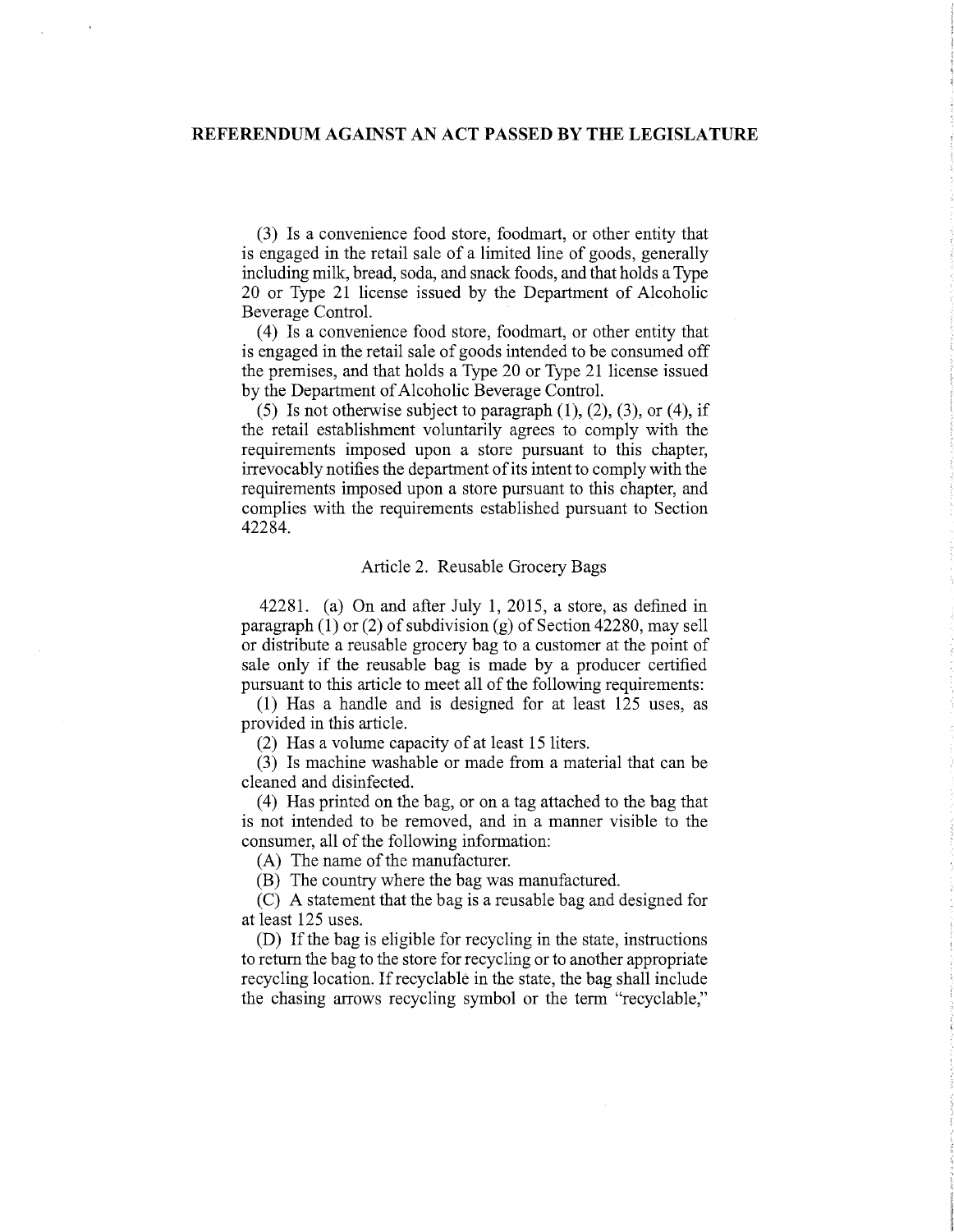consistent with the Federal Trade Commission guidelines use of that term, as updated.

(5) Does not contain lead, cadmium, or any other toxic material that may pose a threat to public health. A reusable bag manufacturer may demonstrate compliance with this requirement by obtaining a no objection letter from the federal Food and Drug Administration. This requirement shall not affect any authority of the Department of Toxic Substances Control pursuant to Article 14 (commencing with Section 25251) of Chapter 6.5 of Division 20 of the Health and Safety Code and, notwithstanding subdivision (c) of Section 25257.1 of the Health and Safety Code, the reusable grocery bag shall not be considered as a product category already regulated or subject to regulation.

(6) Complies with Section 260.12 of Part 260 of Title 16 of the Code of Federal Regulations related to recyclable claims if the reusable grocery bag producer makes a claim that the reusable grocery bag is recyclable.

(b) (1) In addition to the requirements in subdivision (a), a reusable grocery bag made from plastic film shall meet all of the following requirements:

(A) On and after January **1,** 2016, it shall be made from a minimum of 20 percent postconsumer recycled material.

(B) On and after January **1,** 2020, it shall be made from a minimum of 40 percent postconsumer recycled material.

(C) It shall be recyclable in this state, and accepted for return at stores subject to the at-store recycling program (Chapter 5.1 (commencing with Section 42250)) for recycling.

**(D)** It shall have, in addition to the information required to be printed on the bag or on a tag, pursuant to paragraph (4) of subdivision (a), a statement that the bag is made partly or wholly from postconsumer recycled material and stating the postconsumer recycled material content percentage, as applicable.

(E) It shall be capable of carrying 22 pounds over a distance of 175 feet for a minimum of 125 uses and be at least 2.25 mils thick, measured according to the American Society of Testing and Materials (ASTM) Standard D6988-13.

(2) A reusable grocery bag made from plastic film that meets the specifications of the American Society of Testing and Materials (ASTM) International Standard Specification for Compostable Plastics D6400, as updated, is not required to meet the requirements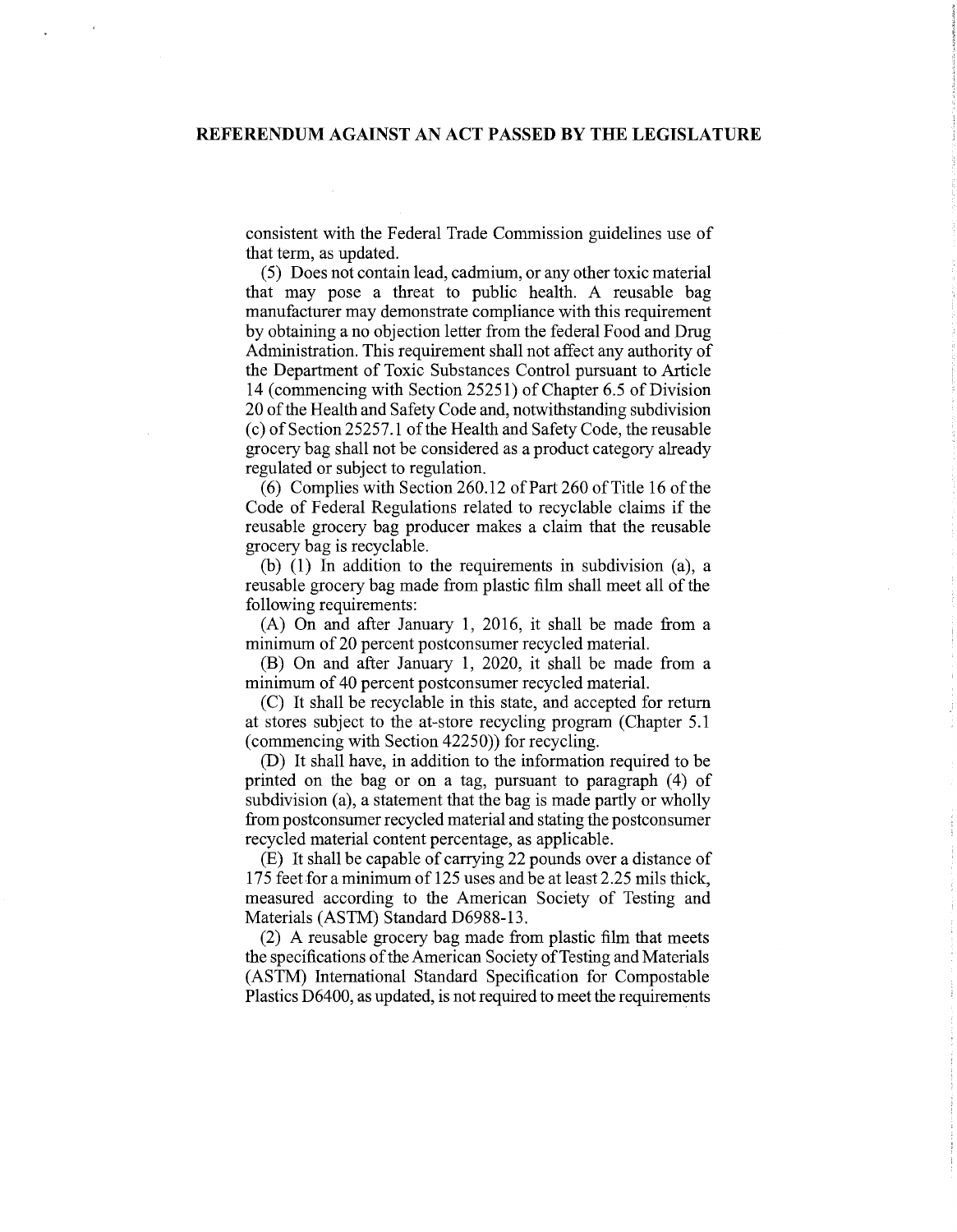of subparagraph  $(A)$  or  $(B)$  of paragraph  $(1)$ , but shall be labeled in accordance with the applicable state law regarding compostable plastics.

 $(c)$  In addition to the requirements of subdivision (a), a reusable grocery bag that is not made of plastic film and that is made from any other natural or synthetic fabric, including, but not limited to, woven or nonwoven nylon, polypropylene, polyethylene-terephthalate, or Tyvek, shall satisfy all of the following:

(1) It shall be sewn.

(2) It shall be capable of carrying 22 pounds over a distance of 175 feet for a minimum of 125 uses.

(3) It shall have a minimum fabric weight of at least 80 grams per square meter.

(d) On and after July 1, 2016, a store as defined in paragraph (3), (4), or (5) of subdivision (g) of Section 42280, shall comply with the requirements of this section.

42281.5. On and after July 1, 2015, a producer of reusable grocery bags made from plastic film shall not sell or distribute a reusable grocery bag in this state unless the producer is certified by a third-party certification entity pursuant to Section 42282. A producer shall provide proof of certification to the department demonstrating that the reusable grocery bags produced by the producer comply with the provisions of this article. The proof of certification shall include all of the following:

(a) Names, locations, and contact information of all sources of postconsumer recycled material and suppliers of postconsumer recycled material.

(b) Quantity and dates of postconsumer recycled material purchases by the reusable grocery bag producer.

(c) How the postconsumer recycled material is obtained.

(d) Information demonstrating that the postconsumer recycled material is cleaned using appropriate washing equipment.

42282. (a) Commencing on or before July 1, 2015, the department shall accept from a reusable grocery bag producer proof of certification conducted by a third-party certification entity, submitted under penalty of perjury, for each type of reusable grocery bag that is manufactured, imported, sold, or distributed in the state and provided to a store for sale or distribution, at the point of sale, that meets all the applicable requirements of this article.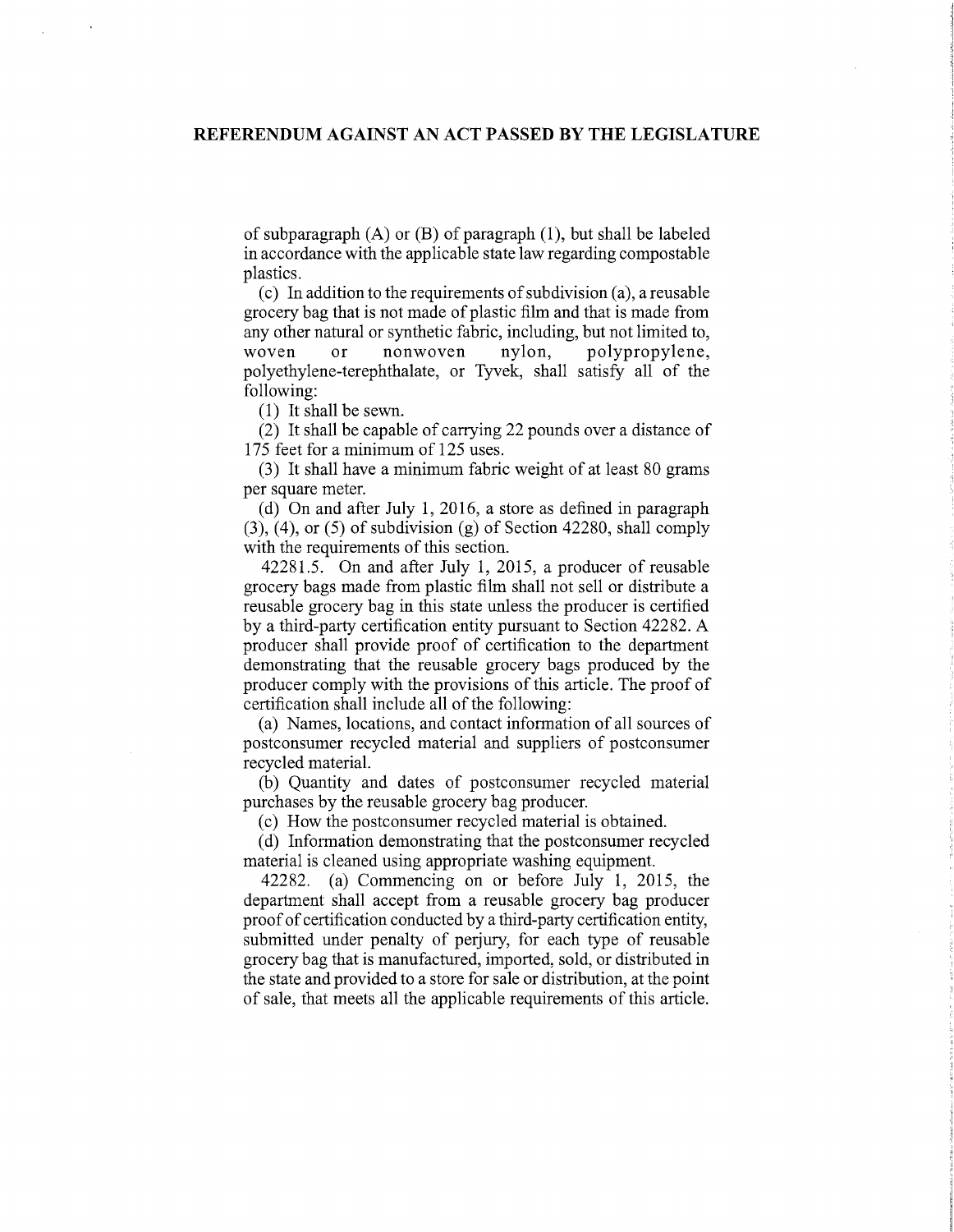The proof of certification shall be accompanied by a certification fee, established pursuant to Section 42282.1.

(b) A reusable grocery bag producer shall resubmit to the department proof of certification as described in subdivision (a) on a biennial basis. A reusable grocery bag producer shall provide the department with an updated proof of certification conducted by a third-party certification entity if any modification that is not solely aesthetic is made to a previously certified reusable bag. Failure to comply with this subdivision shall result in removal of the relevant information posted on the department's Internet Web site pursuant to paragraphs (1) and (2) of subdivision (e) for each reusable bag that lacks an updated proof of certification conducted by a third-party certification entity.

(c) A third-party certification entity shall be an independent, accredited (ISO/IEC 17025) laboratory. A third-party certification entity shall certify that the producer's reusable grocery bags meet the requirements of Section 44281.

(d) The department shall provide a system to receive proofs of certification online.

(e) On and after July 1, 2015, the department shall publish a list on its Internet Web site that includes all of the following:

(1) The name, location, and appropriate contact information of certified reusable grocery bag producers.

(2) The reusable grocery bags of producers that have provided the required certification.

(f) A reusable grocery bag producer shall submit applicable certified test results to the department confirming that the reusable grocery bag meets the requirements ofthis article for each type of reusable grocery bag that is manufactured, imported, sold, or distributed in the state and provided to a store for sale or distribution.

 $(1)$  A person may object to the certification of a reusable grocery bag producer pursuant to this section by filing an action for review of that certification in the superior court of a county that has jurisdiction over the reusable grocery bag producer. The court shall determine if the reusable grocery bag producer is in compliance with the requirements of this article.

(2) A reusable grocery bag producer whose certification is being objected to pursuant to paragraph (1) shall be deemed in compliance with this article pending a determination by the court.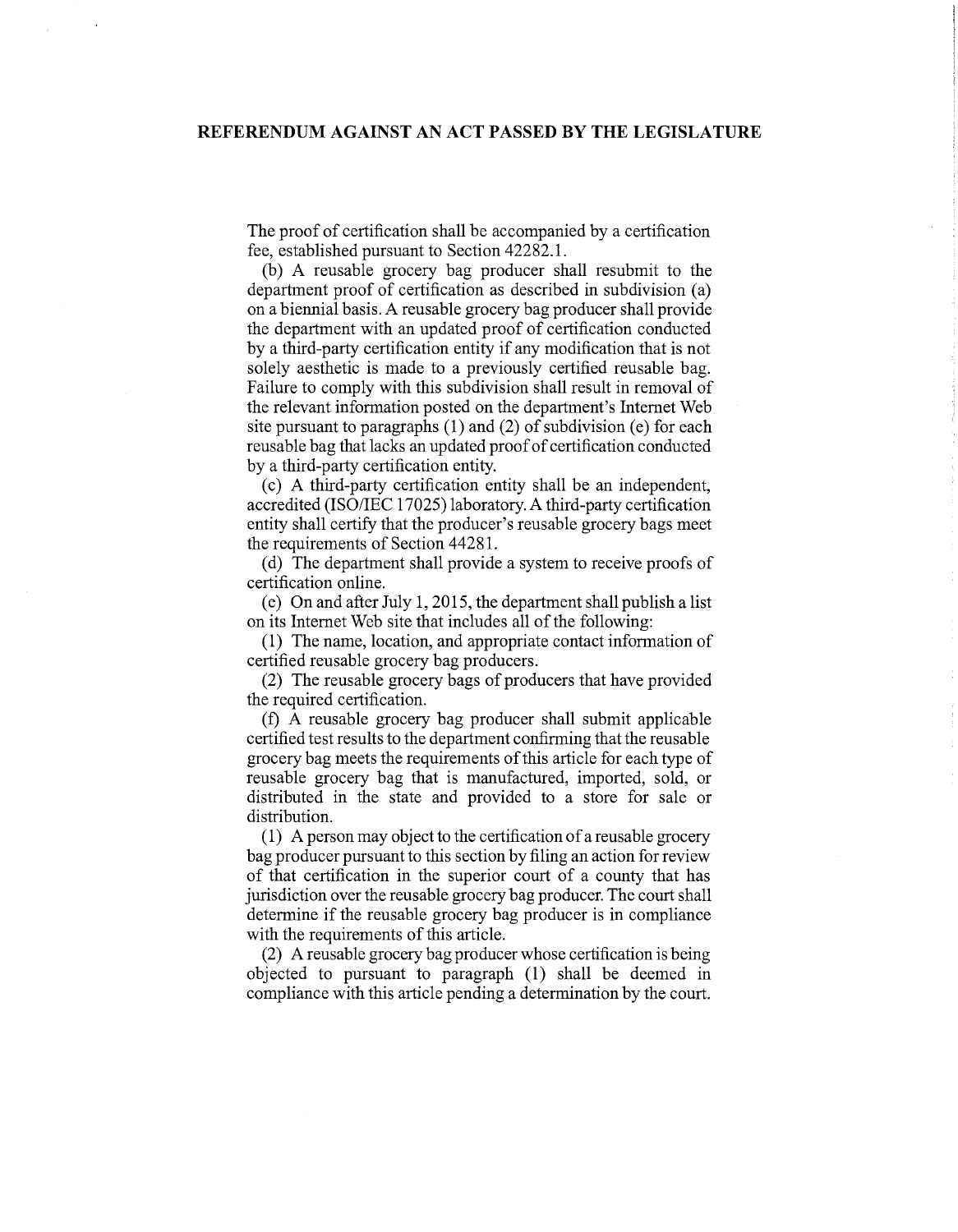(3) Based on its determination, the court shall direct the department to remove the reusable grocery bag producer from, or retain the reusable grocery bag producer on, its list published pursuant to subdivision (e).

(4) If the court directs the department to remove a reusable grocery bag producer from its published list, the reusable grocery bag producer shall remain off of the published list for a period of one year from the date of the court's determination.

42282.1. (a) A reusable grocery bag producer shall submit the fee established pursuant to subdivision (b) to the department when providing proof of certification or recertification pursuant to Sections 42281.5 and 42282.

(b) The department shall establish an administrative certification fee schedule that will generate fee revenues sufficient to cover, but not exceed, the department's reasonable costs to implement this article. The department shall deposit all moneys submitted pursuant to this section into the Reusable Grocery Bag Fund, which is hereby established in the State Treasury. Notwithstanding Section 11340 of the Government Code, moneys in the fund are continuously appropriated, without regard to fiscal year, to the department for the purpose of implementing this article.

#### Article 3. Single-Use Carryout Bags

42283. (a) Except as provided in subdivision (e), on and after July 1, 2015, a store, as defined in paragraph (1) or (2) of subdivision (g) of Section 42280, shall not provide a single-use carryout bag to a customer at the point of sale.

(b) (1) On and after July 1, 2015, a store, as defined in paragraph (1) or (2) of subdivision (g) of Section 42280, shall not sell or distribute a reusable grocery bag at the point of sale except as provided in this subdivision.

(2) On and after July 1, 2015, a store, as defined in paragraph (1) or (2) of subdivision (g) of Section 42280, may make available for purchase at the point of sale a reusable grocery bag that meets the requirements of Section 42281.

(3) On and after July 1, 2015, a store, as defined in paragraph (1) or (2) of subdivision (g) of Section 42280, that makes reusable grocery bags available for purchase pursuant to paragraph (2) shall not sell the reusable grocery bag for less than ten cents  $(\$0.10)$  in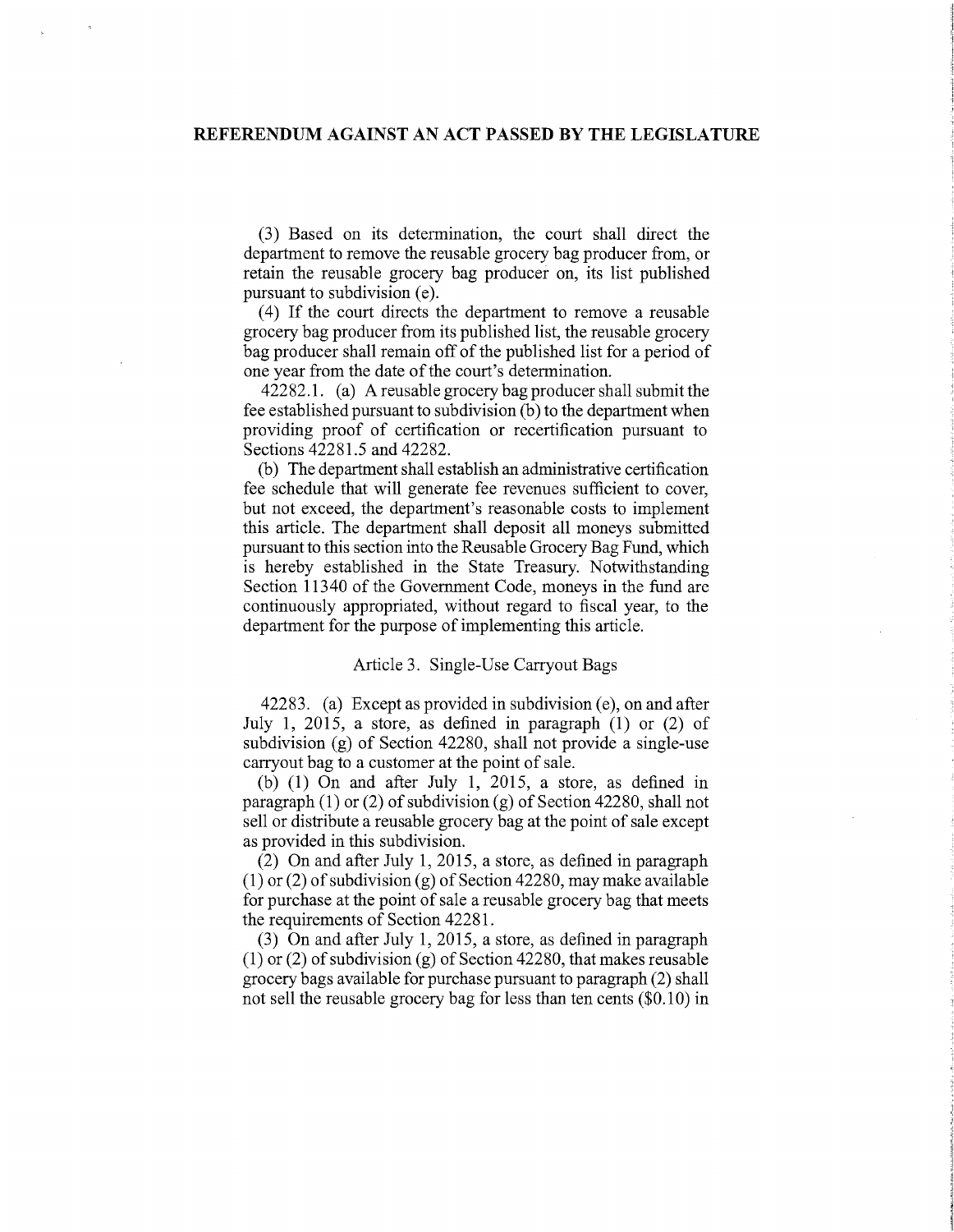order to ensure that the cost of providing a reusable grocery bag is not subsidized by a customer who does not require that bag.

(c) (1) On and after July 1, 2015, a store, as defined in paragraph  $(1)$  or  $(2)$  of subdivision  $(g)$  of Section 42280, shall not sell or distribute a recycled paper bag except as provided in this subdivision.

(2) A store, as defined in paragraph  $(1)$  or  $(2)$  of subdivision  $(g)$ of Section 42280, may make available for purchase a recycled paper bag. On and after July 1, 2015, the store shall not sell a recycled paper bag for less than ten cents (\$0.1 0) in order to ensure that the cost of providing a recycled paper bag is not subsidized by a consumer who does not require that bag.

(d) Notwithstanding any other law, on and after July 1, 2015, a store, as defined in paragraph (1) or (2) of subdivision (g) of Section 42280, that makes reusable grocery bags or recycled paper bags available for purchase at the point of sale shall provide a reusable grocery bag or a recycled paper bag at no cost at the point of sale to a customer using a payment card or voucher issued by the California Special Supplemental Food Program for Women, Infants, and Children pursuant to Article 2 (commencing with Section 123275) of Chapter 1 of Part 2 of Division 106 of the Health and Safety Code or an electronic benefit transfer card issued pursuant to Section 10072 of the Welfare and Institutions Code.

(e) On and after July 1, 2015, a store, as defined in paragraph (1) or (2) of subdivision (g) of Section 42280, may distribute a compostable bag at the point of sale, if the compostable bag is provided to the consumer at the cost specified pursuant to paragraph (2), the compostable bag, at a minimum, meets the American Society for Testing and Materials (ASTM) International Standard Specification for Compostable Plastics D6400, as updated, and in the jurisdiction where the compostable bag is sold and in the jurisdiction where the store is located, both of the following requirements are met:

(1) A majority of the residential households in the jurisdiction have access to curbside collection of foodwaste for composting.

(2) The governing authority for the jurisdiction has voted to allow stores in the jurisdiction to sell to consumers at the point of sale a compostable bag at a cost not less than the actual cost of the bag, which the Legislature hereby finds to be not less than ten cents  $(\$0.10)$  per bag.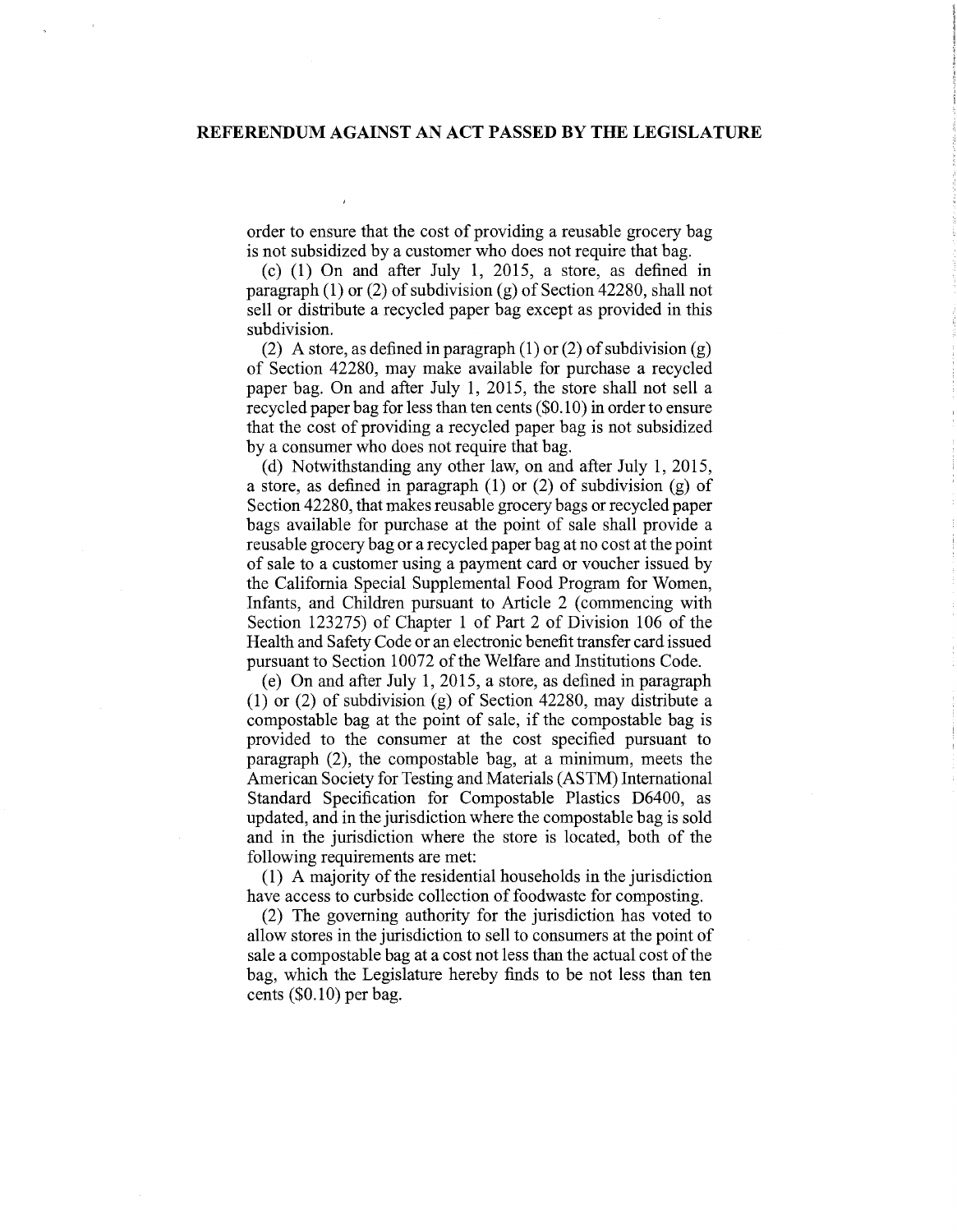(f) A store, as defined in paragraph (1) or (2) of subdivision (g) of Section 42280, shall not require a customer to use, purchase, or accept a single-use carryout bag, recycled paper bag, compostable bag, or reusable grocery bag as a condition of sale of any product.

42283.5. On and after July 1, 2016, a store, as defined in paragraph (3), (4), or (5) of subdivision (g) of Section 42280, shall comply with the same requirements of Section 42283 that are imposed upon a store, as defined in paragraph (1) or (2) of subdivision (g) of Section 42280.

42283.6. (a) The operator of a store, as defined in paragraph (1) or (2) of subdivision (g) of Section 42280 that makes recycled paper or reusable grocery bags available at the point of sale, shall be subject to the provisions of the at-store recycling program (Chapter 5.1 (commencing with Section 42250)).

(b) A store that voluntarily agrees to comply with the provisions of this article pursuant to subdivision (g) of Section 42280, shall also comply with the provisions of the at-store recycling program (Chapter 5.1 (commencing with Section 42250)).

42283.7. All moneys collected pursuant to this article shall be retained by the store and may be used only for the following purposes:

(a) Costs associated with complying with the requirements of this article.

(b) Actual costs of providing recycled paper bags or reusable grocery bags.

(c) Costs associated with a store's educational materials or educational campaign encouraging the use of reusable grocery bags.

42284. (a) A retail establishment not specifically required to comply with the requirements of this chapter is encouraged to reduce its distribution of single-use plastic carryout bags.

(b) Pursuant to the provisions of subdivision (g) of Section 42280, any retail establishment that is not a "store," that provides the department with the irrevocable written notice as specified in subdivision (c), shall be regulated as a "store" for the purposes of this chapter.

(c) The irrevocable written notice shall be dated and signed by an authorized representative of the retail establishment, and shall include the name and physical address ofall retail locations covered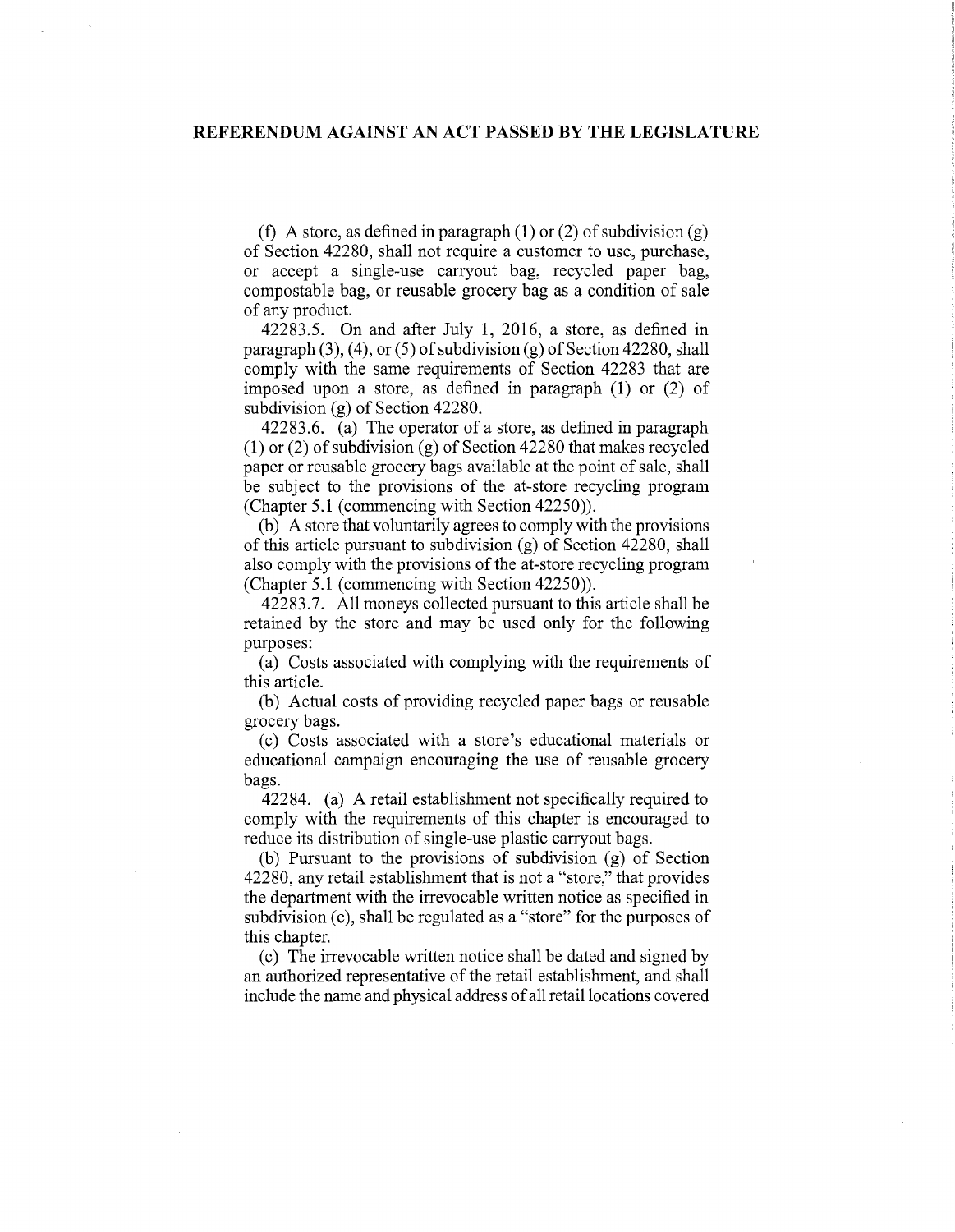by the notice. The department shall acknowledge receipt of the notice in writing and shall specify the date the retail establishment will be regulated as a "store," which shall not be less than 30 days after the date of the department's acknowledgment. The department shall post on its Internet Web site, organized by county, the name and physical location or locations of each retail establishment that has elected to be regulated as a "store."

## Article 4. Enforcement

42285. (a) A city, a county, a city and county, or the state may impose civil liability on a person or entity that knowingly violated this chapter, or reasonably should have known that it violated this chapter, in the amount of one thousand dollars (\$1,000) per day for the first violation of this chapter, two thousand dollars  $(\$2,000)$ per day for the second violation, and five thousand dollars (\$5,000) per day for the third and subsequent violations.

(b) Any civil penalties collected pursuant to subdivision (a) shall be paid to the office of the city attorney, city prosecutor, district attorney, or Attorney General, whichever office brought the action. The penalties collected pursuant to this section by the Attorney General may be expended by the Attorney General, upon appropriation by the Legislature, to enforce this chapter.

#### Article 5. Preemption

42287. (a) Except as provided in subdivision (c), this chapter is a matter of statewide interest and concern and is applicable uniformly throughout the state. Accordingly, this chapter occupies the whole field of regulation of reusable grocery bags, single-use carry out bags, and recycled paper bags, as defined in this chapter, provided by a store, as defined in this chapter.

(b) On and after January 1, 2015, a city, county, or other local public agency shall not enforce, or otherwise implement, an ordinance, resolution, regulation, or rule, or any amendment thereto, adopted on or after September 1, 2014, relating to reusable grocery bags, single-use carryout bags, or recycled paper bags, against a store, as defined in this chapter, unless expressly authorized by this chapter.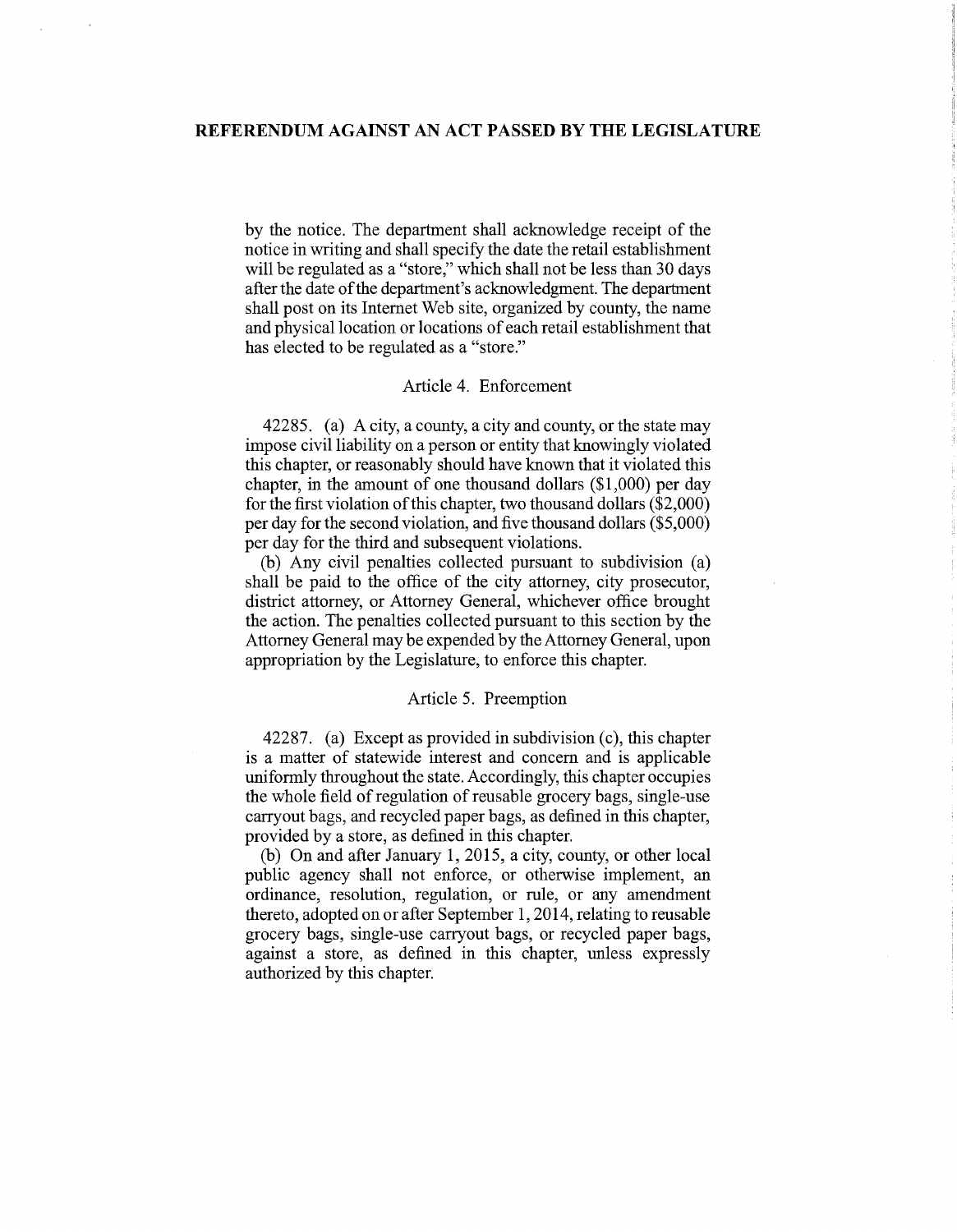(c) (1) A city, county, or other local public agency that has adopted, before September 1, 2014, an ordinance, resolution, regulation, or rule relating to reusable grocery bags, single-use carry out bags, or recycled paper bags may continue to enforce and implement that ordinance, resolution, regulation, or rule that was in effect before that date. Any amendments to that ordinance, resolution, regulation, or rule on or after January 1, 2015, shall be subject to subdivision (b), except the city, county, or other local public agency may adopt or amend an ordinance, resolution, regulation, or rule to increase the amount that a store shall charge with regard to a recycled paper bag, compostable bag, or reusable grocery bag to no less than the amount specified in Section 42283.

(2) A city, county, or other local public agency not covered by paragraph (1) that, before September 1, 2014, has passed a first reading of an ordinance or resolution expressing the intent to restrict single-use carryout bags and, before January 1, 2015, adopts an ordinance to restrict single-use carryout bags, may continue to enforce and implement the ordinance that was in effect before January 1, 2015.

### Article 6. Financial Provisions

| 42288. (a) Notwithstanding Section 42023.2, the sum of two million dollars (\$2,000,000) is<br>hereby appropriated from the Recycling Market Development Revolving Loan Subaccount in the<br>Integrated Waste Management Account to the department for the purposes of providing loans for<br>the creation and retention of jobs and economic activity in this state for the manufacture and<br>recycling of plastic reusable grocery bags that use recycled content, including postconsumer<br>recycled material. | <b>INOT SUBJECT</b><br><b>TO</b><br><b>IREFFRENDUM</b> |
|--------------------------------------------------------------------------------------------------------------------------------------------------------------------------------------------------------------------------------------------------------------------------------------------------------------------------------------------------------------------------------------------------------------------------------------------------------------------------------------------------------------------|--------------------------------------------------------|
|--------------------------------------------------------------------------------------------------------------------------------------------------------------------------------------------------------------------------------------------------------------------------------------------------------------------------------------------------------------------------------------------------------------------------------------------------------------------------------------------------------------------|--------------------------------------------------------|

(b) The department may expend, if there are applicants eligible for funding from the Recycling Market Development Revolving Loan Subaccount, the funds appropriated pursuant to this section to provide loans for both of the following:

 $(1)$  Development and conversion of machinery and facilities for the manufacture of single-use plastic bags into machinery and facilities for the manufacturer of durable reusable grocery bags that, at a minimum, meet the requirements of Section 42281.